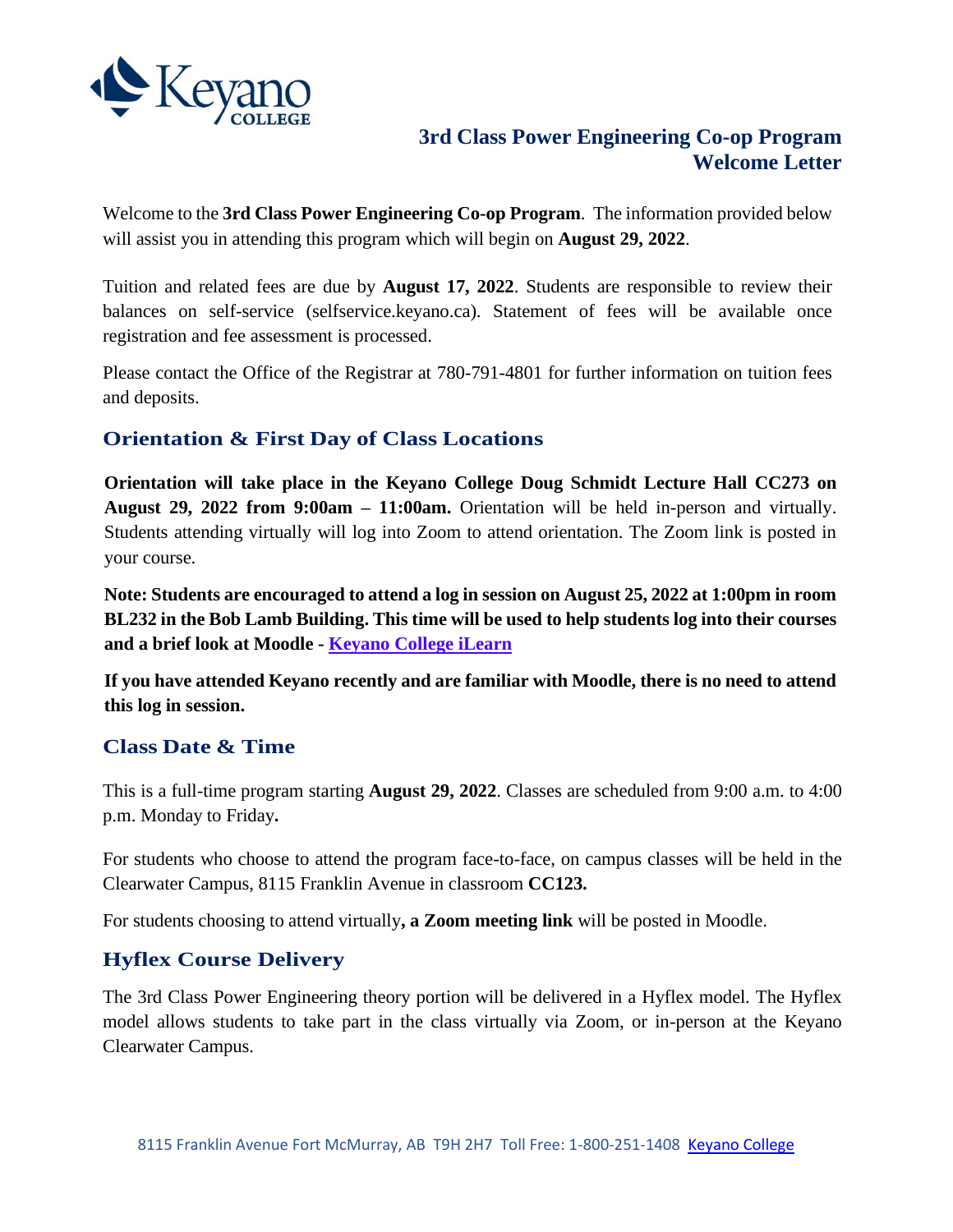

## **3rd Class Power Engineering Co-op Program Welcome Letter**

Students attending through Hyflex are required to locate and arrange to write their final E exams with an approved proctor/institution. Any fees associated with writing these exams are the responsibility of the student.

## **Moodle/iLearn**

Moodle, Keyano's Learning Management system, contains course content such as videos, quizzes and assignments that you can access anywhere and anytime. Login to Keyano's iLearn site at [Keyano College iLearn](https://ilearn.keyano.ca/) using your Keyano email address and password. The courses will be available on iLearn by the course start date.

#### **Online Registration through SelfService.Keyano.ca**

Please see [Course Registration -](https://www.keyano.ca/en/programs-and-courses/course-registration.aspx) Keyano College for information on how to register for your classes on Self-Service. Self-Service also allows you to print a copy of your schedule, fee statement, unofficial transcripts, and T2202A form.

#### **Books and Materials**

The Keyano Bookstore will have the Power Engineering packages available. Please familiarize yourself with the books prior to class.

| <b>Book Set</b>                                     | <b>Price</b> |
|-----------------------------------------------------|--------------|
| $3rd Class Textbooks Part A & B - Edition 2.5$      | \$965.00     |
| 2018 ASME Code Book Volume 2                        | \$200.00     |
| *Prices are subject to change without prior notice* |              |

# **Health & Dental**

Keyano College has a Health and Dental policy that is mandatory for all students. If you already have coverage, you may opt out online at [Health and Dental Benefits -](https://www.keyano.ca/en/student-services/health-and-dental-benefits.aspx) Keyano College Last day to opt out is September 14, 2022.

#### Parking

Parking at Keyano College is available at several lots around the Clearwater Campus and at the Suncor Energy Industrial Campus. General parking is \$2 per day.